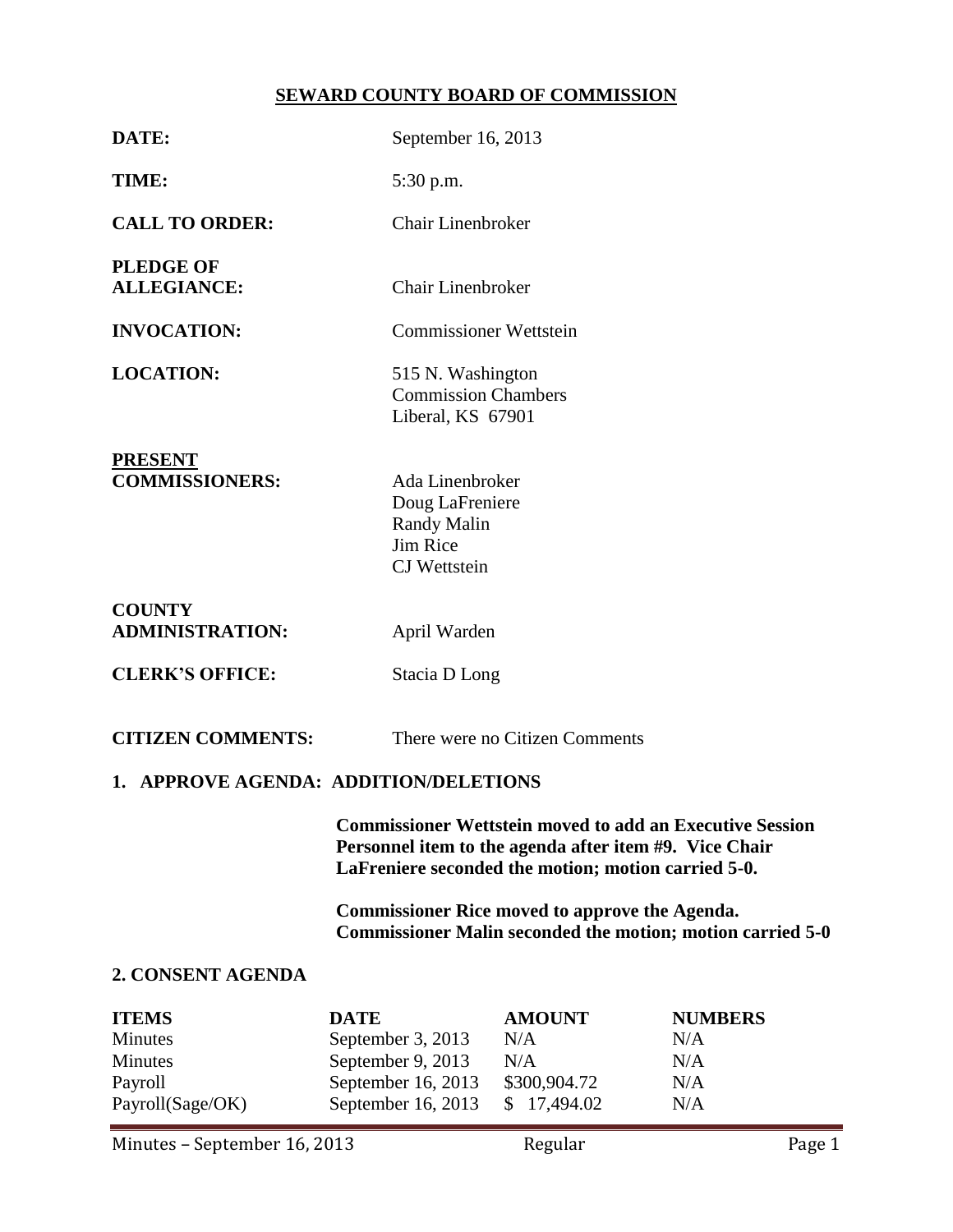| Vouchers                | September 16, 2013 \$403,513.76 | 152106-152502 |
|-------------------------|---------------------------------|---------------|
| <b>Crossing Permits</b> | September 16, 2013 $N/A$        | -13-13        |

### **REQUISITIONS**

| <b>DEPARTMENT</b> | <b>ITEM</b>               | <b>VENDOR</b>          | <b>AMOUNT</b> | <b>LINE ITEM</b> |
|-------------------|---------------------------|------------------------|---------------|------------------|
| Landfill          | Laptop Computer 1         | Paragon                | \$2,476.00    | 3-270-33100-485  |
| Landfill          | Air Compressor            | <b>Standard Supply</b> | \$899.00      | 3-270-33100-486  |
| Landfill          | <b>Computer Operating</b> | Paragon                | \$695.00      | 3-270-33100-485  |
|                   | System                    |                        |               |                  |

**Commissioner Malin moved to approve the Consent Agenda. Commissioner Rice seconded the motion; motion carried 5-0.**

#### **3. NEW EMPLOYEES**

**NONE**

# **4. DIVIDEND CHECK**

#### **Al shank Insurance**

Al Shank, with Al Shank Insurance presented the Commissioners with a check in the amount of \$46,073.97 for 5.11% of the 2010- 2011 Dividend from the Kansas County Safety Dividend Group with EMC Insurance.

#### **5. LESSER PRAIRIE CHICKEN**

There was much discussion on this item and a consensus was made to seek input from the public before going forward in support of Phase III.

No action taken

#### **6. CONDITIONAL USE APPLICATION Planning & Zoning**

**Commissioner Wettstein moved to approve Resolution 2013- 08, a Resolution Authorizing the issuance of conditional use permit #CU2013-02 to the Kathryn Reiss Trust allowing a commercial shop building at 18029 Road R, Kismet, Kansas. Commissioner Malin seconded the motion; motion carried 5-0.**

To see Resolution 2013-08 in its entirety, see page 6

# **7. TEMPORARY WAIVER Planning & Zoning**

Marcie Weatherly, Planning & Zoning Director presented a written request, staff report, location maps and photos of the current home in regards to a temporary waiver of Zoning Regulations.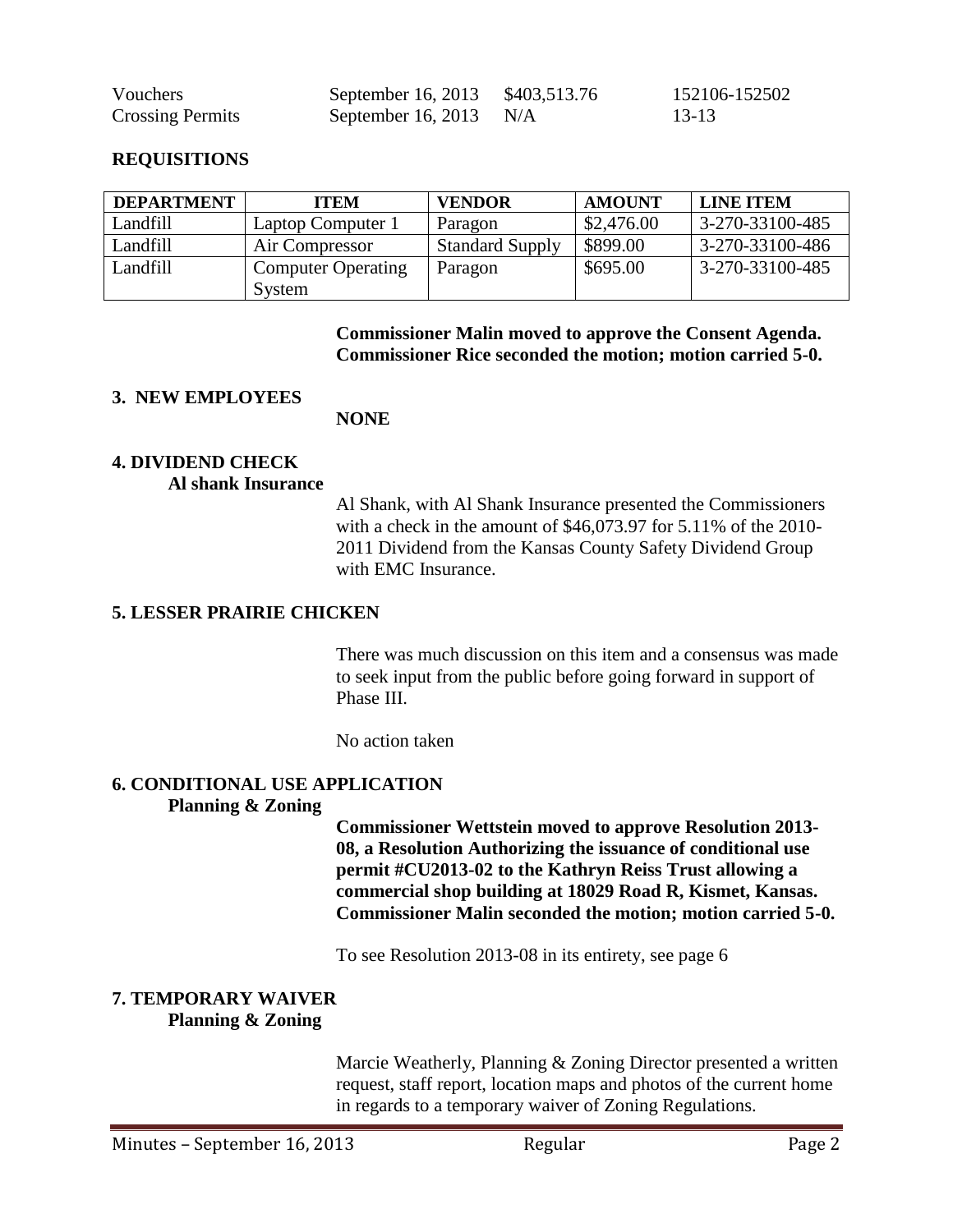**Commissioner Malin moved to grant the waiver and allow the owner to leave the Mobile Home there while they build the house, with the stipulation that Mobile Home be removed within 6 months of completion of the house. Commissioner Rice seconded the motion; motion carried 5-0.**

### **8. POSTAGE MACHINE BID**

This item was tabled at the last meeting to allow for additional time to research.

April Warden presented a Mailing System Comparison Chart to the Commissioners and invited the Clerk to provide feedback.

County Clerk Stacia Long stated that the Postage Machine is a vital piece of equipment for the Administration offices as well as the Sheriff's Department and offices located in the Old Courthouse which include District Court, County Attorney, Court Services, JCAPS and Community Corrections. The concerns expressed were regarding service of the equipment after the sale. She advised that Pitney Bowes has a history of providing poor service and advised that a brief history was provided in their packets. She also had concerns with Hasler stating that although the salesman was professional and kind, their service is not local and believed to come from out of Nebraska, which means it could be days before a service call could be taken care of. She pointed out that Southern Office Supply is local and has a history of providing excellent service.

Long went on to advise that not too long ago, there was a postage machine over in the Old Courthouse as well as in the Administration building costing the county well over \$600.00 per month for both. We are now down to one machine at one location.

**Commissioner Rice moved to approve the Bid from Southern Office Supply for the FP mailing system as recommended by the Clerk in the amount of \$492.00 per month for a period of 36 months. Commissioner Wettstein seconded the motion; motion carried 3-2 with Chair Linenbroker and Vice Chair LaFreniere against.**

#### **8A EXECUTIVE SESSION Personnel**

**Commissioner Malin moved to recess into executive session for discussion of personnel matters of non-elected personnel under K.S.A. 75-4319(B)(1) for 10 minutes, to include County Administrator April Warden, to reconvene in the commission**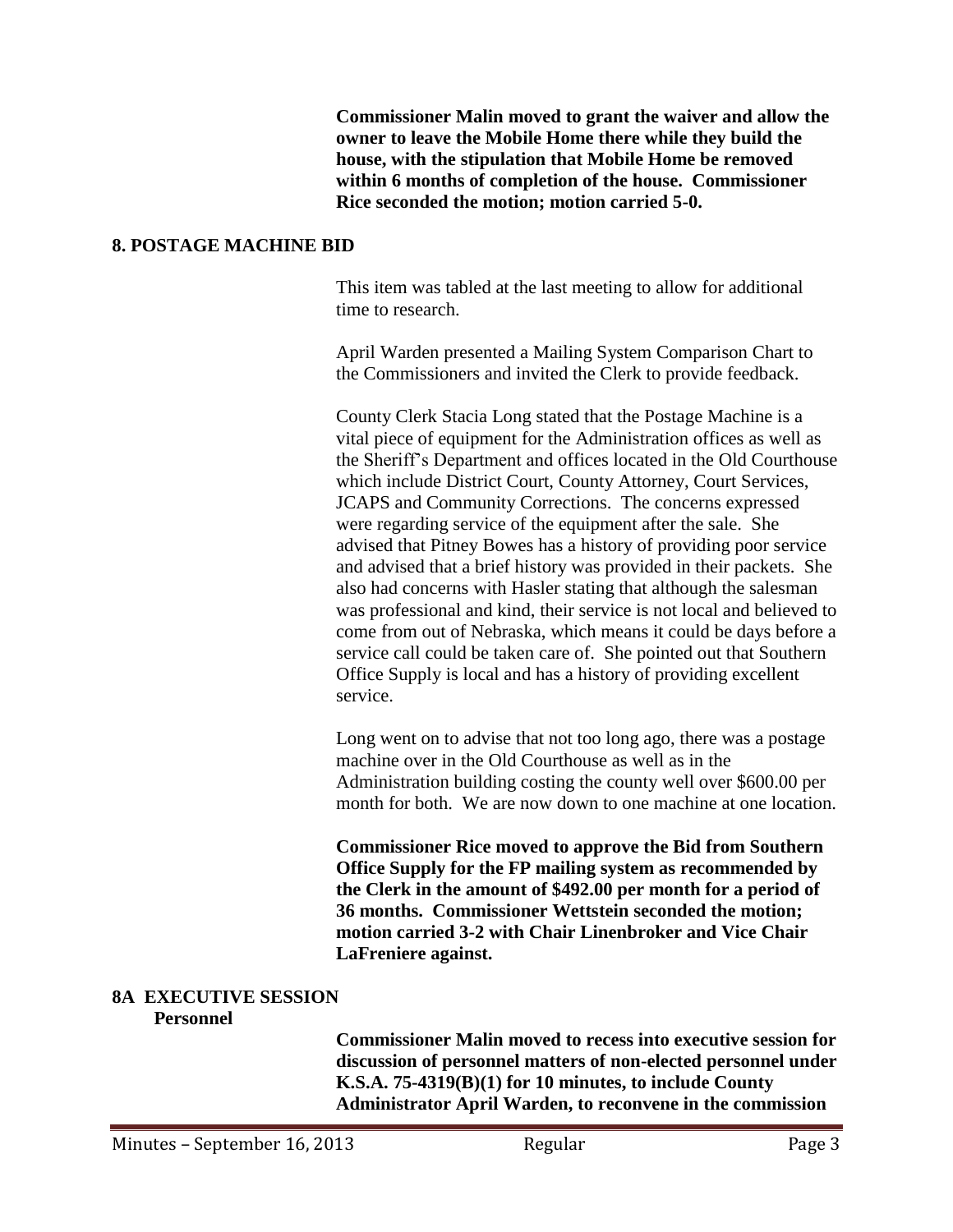# **chambers at 7:25p.m. Commissioner Rice seconded the motion; motion carried 5-0.**

The meeting recessed into Executive Session at 7:15pm

The meeting resumed at 7:25pm

No action was taken as a result of the Executive Session.

**Commissioner Malin moved to recess into executive session for discussion of personnel matters of non-elected personnel under K.S.A. 75-4319(B)(1) for 10 minutes, to include County Administrator April Warden, to reconvene in the commission chambers at 7:35p.m. Commissioner Rice seconded the motion; motion carried 5-0.**

The meeting recessed into Executive Session at 7:25pm

The meeting resumed at 7:35pm

No action was taken as a result of the Executive Session.

### **9. FAIR BOARD APPOINTMENTS**

April Warden, County Administrator advised the Commission that her office received a late application on Friday, September 13, 2013 after packets were complete. If the Commissioners wish to consider the application, that would make five applicants for four vacant positions.

**Vice Chair LaFreniere moved to consider the 5th applicant. Commissioner Malin seconded the motion; motion carried 5-0.**

To simplify the process, the Commissioners voted in the form of a Ballot which will become a part of the Official minutes.

**Vice Chair LaFreniere moved to appoint Jennifer Malin, Larry Phillips, Linnie D Bearce, and Jana Christian to the Fair Board for the 1 year term to expire September 30, 2014. Commissioner Malin seconded the motion; motion carried 5-0.**

# **10. SWKAA BOARD APPOINTMENT**

April Warden, County Administrator advised that the SWKAA Board has had a vacancy now for over a year. Lois Griffin has applied for the position that is set to expire September 1, 2015.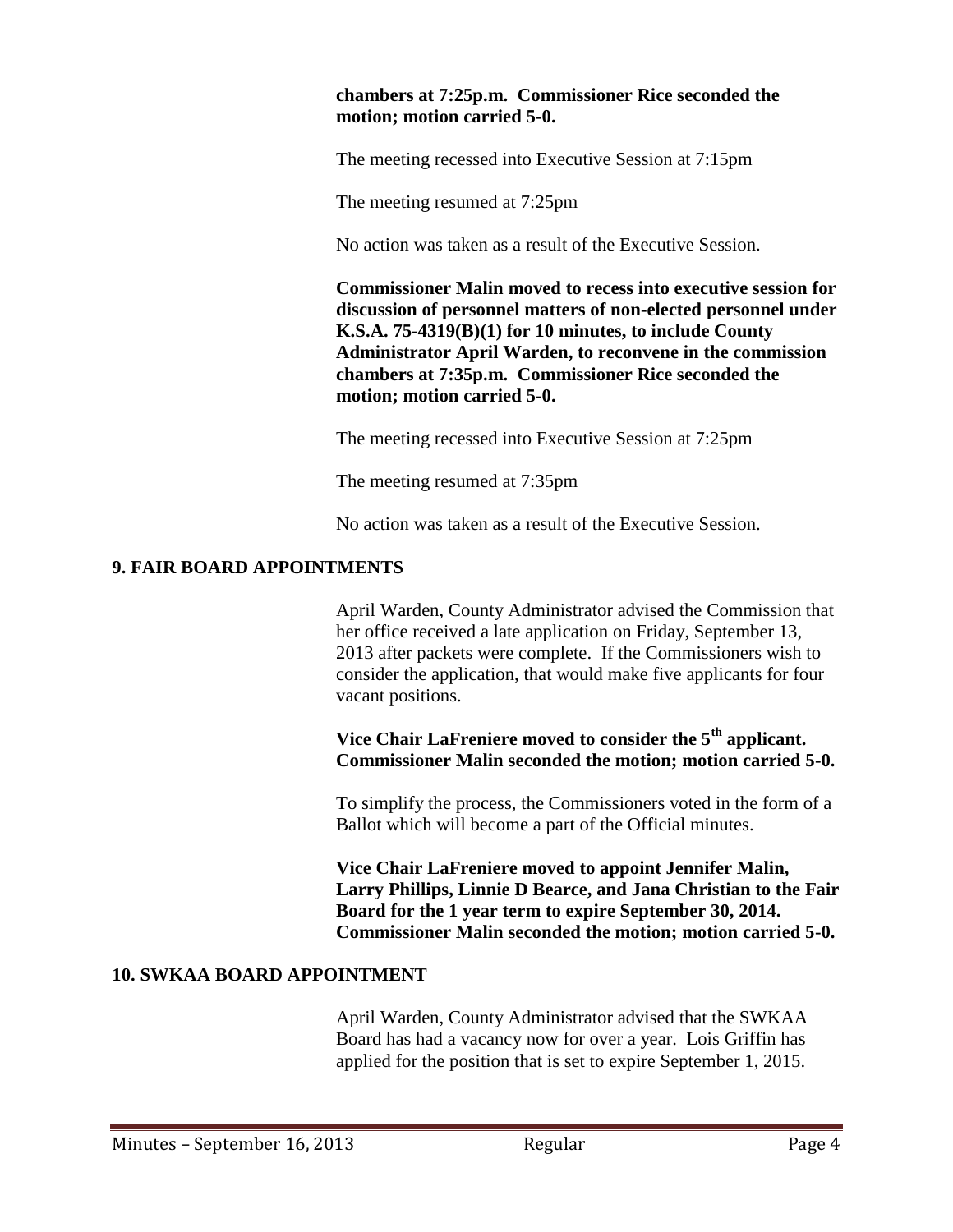**Commissioner Rice moved to appoint Lois Griffin to the Vacant position on the SWKAA Board to expire September 1, 2015. Vice Chair LaFreniere seconded the motion; motion carried 5-0.**

### **11. NACO BOARD MEMBER VOTE**

The Commissioners were given information on two individuals who are candidates for Kansas' representative to the NACO Board. They were asked to determine who they want to vote for and Certification will be forwarded to KAC to be counted.

After discussion, the following action was taken.

**Commissioner Wettstein moved that the Board cast their vote for Duane J Patrick, McPherson County Commissioner. Commissioner Malin seconded the motion; motion carried 5-0.**

### **12. ADMINISTRATION COMMENTS**

April Warden provided the Commissioners with an update of activities for the past two weeks.

**Commissioner Malin moved to allow April Warden to attend the KAC in Wichita. Commissioner Rice seconded the motion; motion carried 5-0.**

#### **13. COMMISSION COMMENTS**

Each of the commissioners had an opportunity to report on liaison meetings they had attended during the last two weeks.

### **14. SUGGESTION CARDS**

There were no suggestion cards.

### **ADJOURN Commissioner Rice moved to adjourn. Commissioner Malin seconded the motion; motion carried 5-0.**

The meeting adjourned at 8:00 p.m.

Ada Linenbroker, Chairperson Stacia D. Long Seward County Commission Seward County Clerk

 $\overline{a}$ 

Minutes – September 16, 2013 Regular Regular Page 5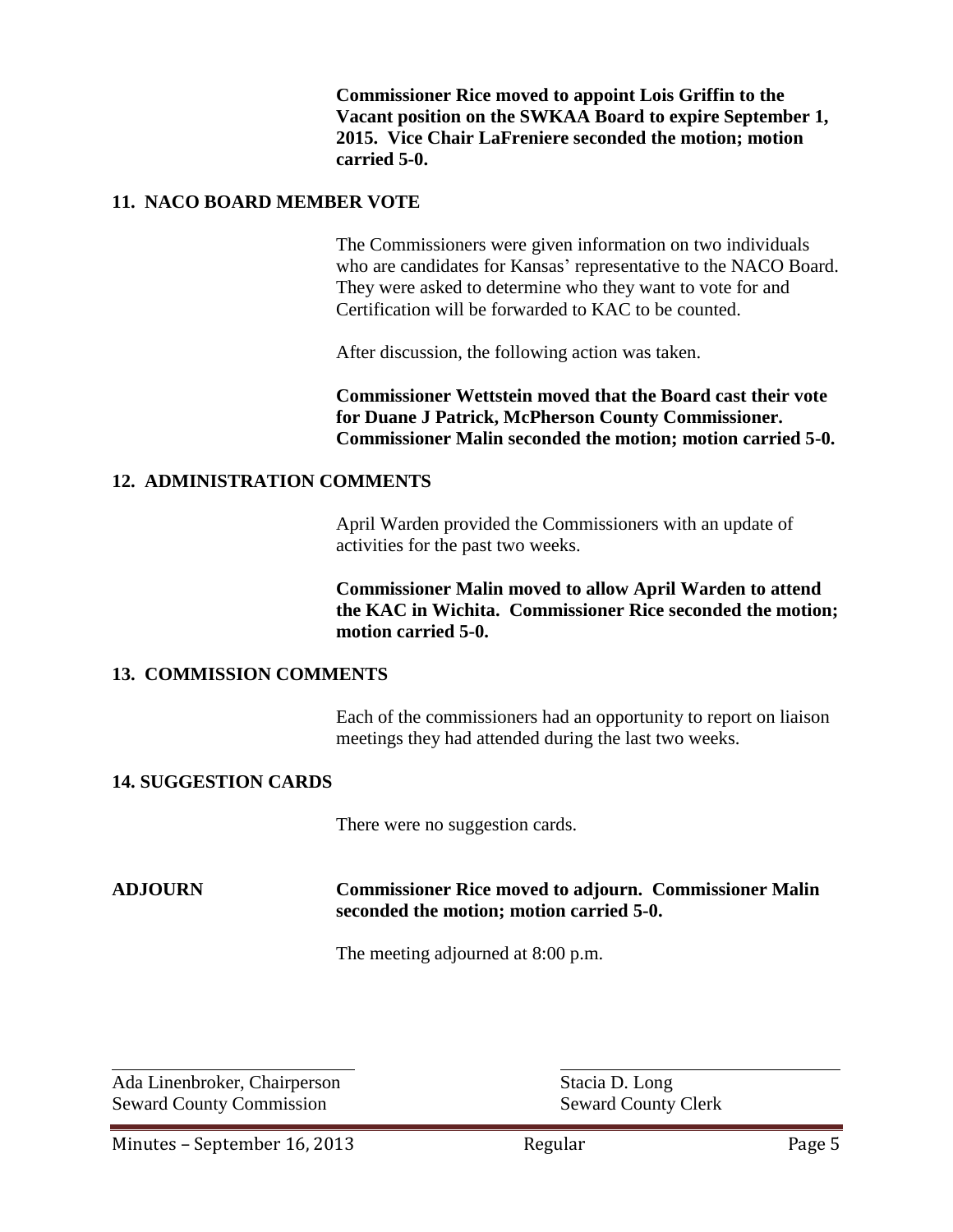### **RESOLUTION NO. 2013-08**

# **A RESOLUTION AUTHORIZING THE ISSUANCE OF CONDITIONAL USE PERMIT #CU2013--02 TO THE KATHRYN REISS TRUST ALLOWING A COMMERCIAL SHOP BUILDING AT 18029 ROAD R, KISMET**

**BEFORE** the Board of County Commissioners of Seward County, Kansas:

**WHEREAS,** the Kathryn Reiss Trust desires to add an 80' x 125' shop building for use by Reiss Farmland, LP on two tracts of land in the SW/4 of Section 24, Township 32 South, Range 32 West of the  $6<sup>th</sup> PM$ , Seward County, Kansas more specifically described as:

Beginning at the Southwest corner of the Southwest Quarter of Section 24, Township 32 South, Range 32 West of the 6th Principal Meridian, Seward County, Kansas; thence North along the West line of said SW/4 a distance of 200.00 feet to a point; thence East paralleling the South line of said SW/4 a distance of 304.92 feet to a point; thence South paralleling the West line of said SW/4 a distance of 200.00 feet to a point on the South line of said SW/4; thence West along the south line of said SW.4 a distance of 304.92 feet to a point of beginning; AND

Commencing at the Southwest corner of the Southwest Quarter of Section 24, Township 32 South, Range 32 West of the 6th Principal Meridian, Seward County, Kansas; thence North along the West line of said SW/4 a distance of 200.00 feet to the point of beginning for this tract; thence continue North along the West line of said SW/4 a distance of 342.00 feet to a point; thence East paralleling the South line of said SW.4 a distance of 775.00 feet to a point; thence South paralleling the West line of said SW/4 a distance of 542.00 feet to a point on the South line of said SW/4; thence West along the South line of said SW.4 a distance of 470.08 feet to a point' thence North paralleling the West line of said SW/4 a distance of 200.00 feet to a point; thence West paralleling the South line of said SW/4 a distance of 304.92 feet to the point of beginning.

Being described as such in Book 535, Page 134 of the Office of the Register of Deeds of Seward County, Kansas.

commonly known as 18029 Road R, Kismet, Seward County, Kansas; and

**WHEREAS,** as part of these development efforts, an application was filed with the Zoning Administrator for a conditional use permit for the Property described above; and

**WHEREAS,** the Seward County Zoning Regulations Article 27-104 lists "commercial and/or retail stores and activities in the unincorporated portion of Seward County" as a conditional use that may be approved by the Governing Body; and

**WHEREAS,** the Planning Commission held a Public Hearing on September 9, 2013, reviewed the criteria for granting Conditional Use Permits as listed in the Seward County Zoning Regulations Article 32-105 (2) and recommends approval of the application; and

**WHEREAS,** the Board of County Commissioners has reviewed the application, staff report and public hearing summary on this matter and finds that approval of the request will not be detrimental to the health, safety and general welfare of the community;